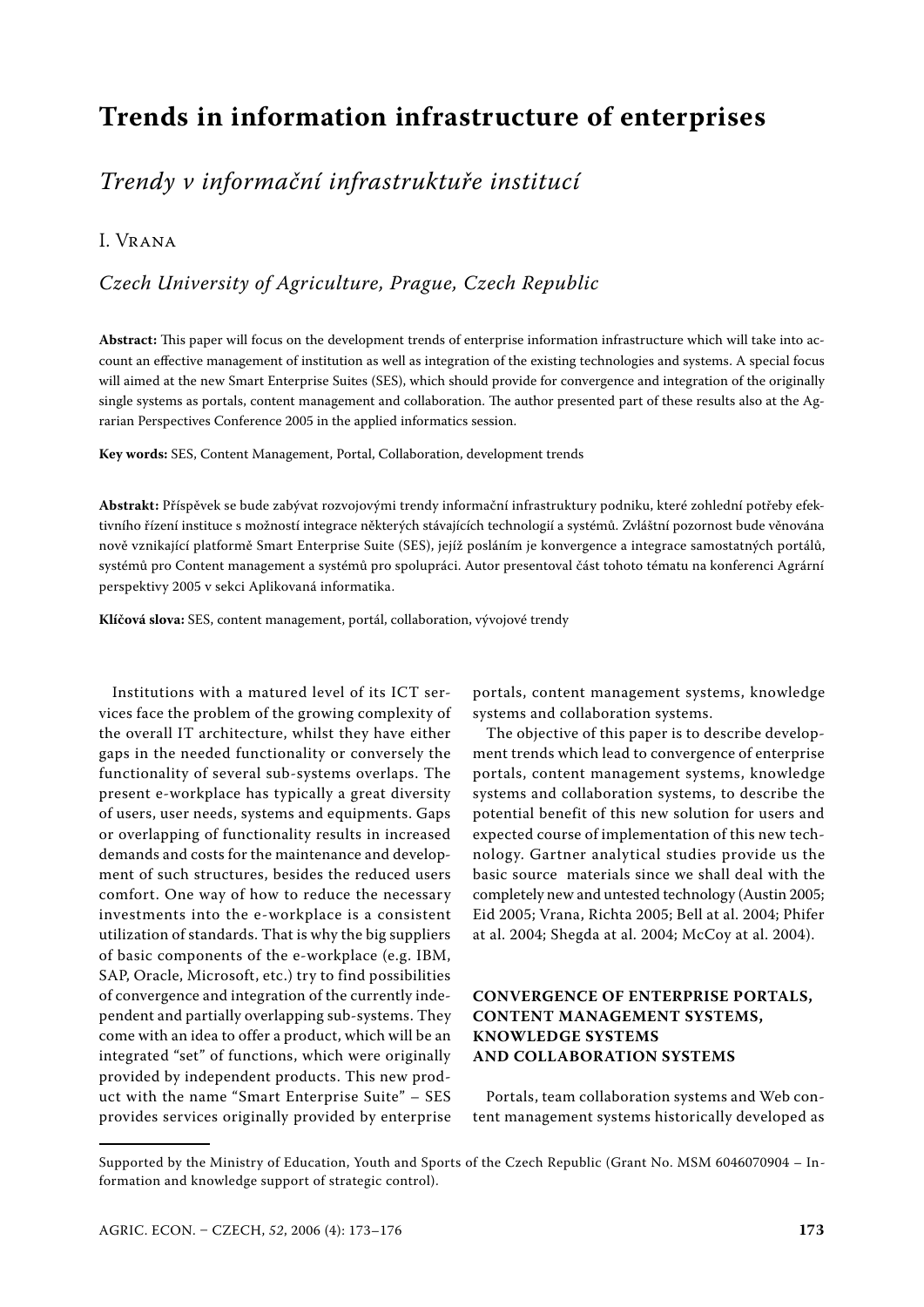independent and mutually complementary applications. First portals were mostly oriented at information access than to creation of environment for the team collaboration. Nowadays, they enable to track, which user has an access to which information and on which conditions. They keep the information content available and enable its customization on the request of a user. Web content management systems were originally oriented to creation and administer an information content, e.g. how the document will look like, or who is entitled to create a document for a web. Now, they deal also with the questions how many authors co-operate on creation of the document, who approves it, how is it protected, archived, etc. At the same time, also the team collaboration systems were developed. But users do not want two separated systems, e.g. one for their own work and the other for an access to external information. Gradually (although slowly) each of the mentioned three systems amend the missing functions, which originally belonged to other systems. In this way, we are witnesses of the situation, when the same service is provided by several subsystems and that is why a chaos arises in administration and utilization of this service. Groupware services from Microsoft "office package" and similar services from

the Novell GroupWise (and still further groupware services for PDA, e.g. from PalmOne) are a small example of this situation. As a result, the user should maintain the same data at several places and use different user interfaces for this purpose, because same services in different systems are not fully (or not at all) compatible or able to synchronize. According to Gartner analysts' forecast, the overlapping functionality of the considered three systems will cause that for individual independent categories, there will remain only 20 per cent of the market by the end of the year 2007.

It follows from what was said, that the SES solutions will contain functionality of the present portals, content management systems and collaboration systems. Moreover, the enhanced functions as workflow, searching, business intelligence, enterprise processes management, pattern recognition, support for taxonomy building, access from mobile devices, accordance with open architecture systems (SOA) and real-time collaboration will be added within 2–3 years. In spite of the SES ambitions to improve the possibilities of the effective work and institution management, the "business intelligence" sets will evolve and develop parallely. They will coexist with SES still long after the year 2008.



Figure 1. Hype Cycle graph and position of the SES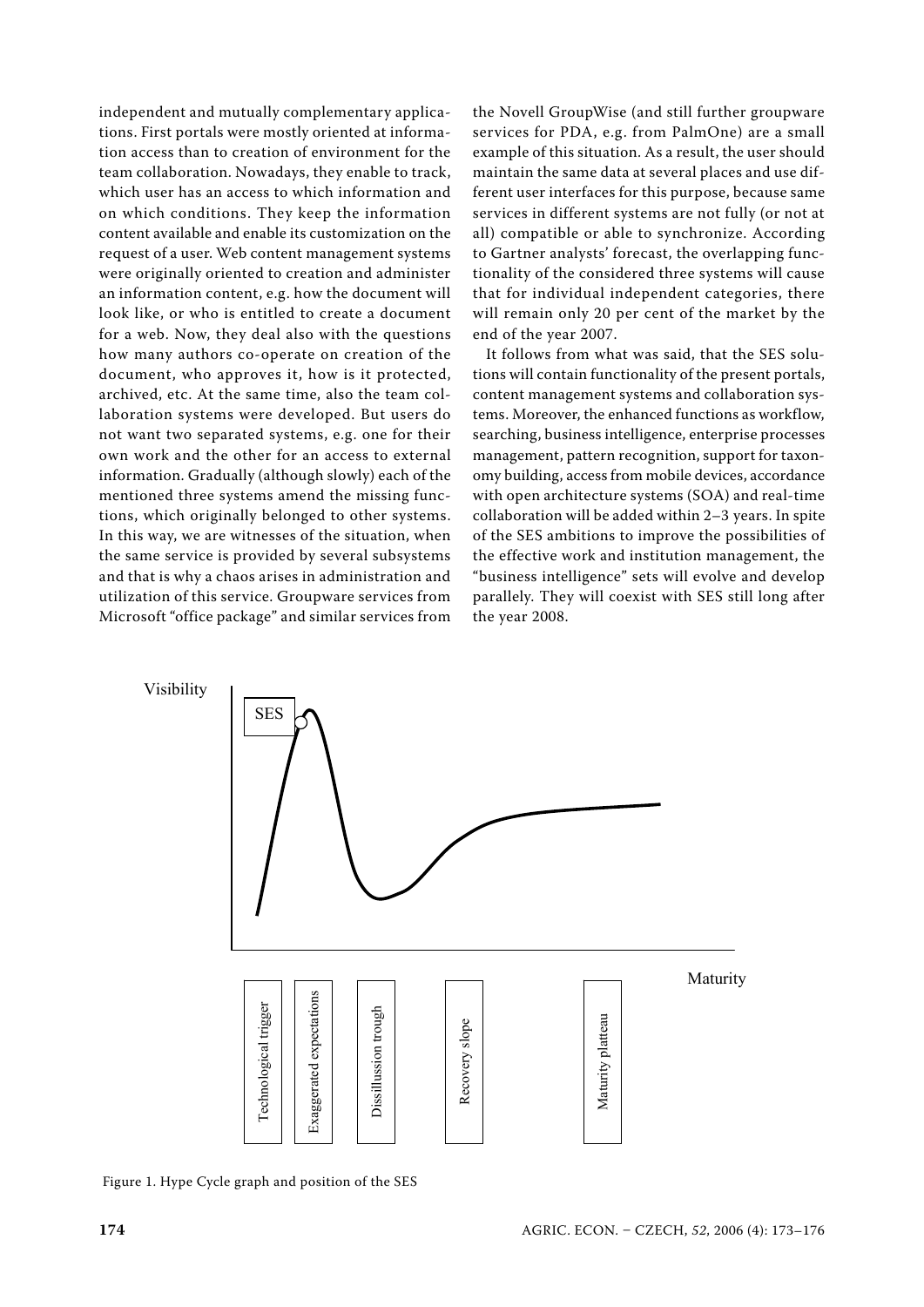#### **HYPE CYCLE GRAPH FOR SES**

According to Gartner results from summer 2004, the SES is situated near the top of the Hype Cycle graph. The need to solve the problem of the excessive growth of complexity of the enterprise systems, the duplicity of various used subsystems and growing costs were the technological trigger for development of the SES. Another technological trigger was caused also by the expectations (particularly of the biggest suppliers) that they can win a greater portion of customer's budget when they will offer the SES set of services instead of the individual "point" products. Moreover, the SES offers to users a purchase of all necessary services "under one roof ". No ready-made solution of SES is available yet, only the pilot or beta versions. Only later after the peak of the Hype cycle graph the first usable SES products will be available in the market. Later on, their second more advanced versions will occur. The SES should pass the HC curve and reach the maturity plateau during 2 through 5 years, according to Gartner analyses (Figure 1).

#### **SUPPLIERS OF SES**

At present, four vendors have the dominant position in preparation of the SES: IBM SAP, Microsoft and Oracle. The potential vendors build the SES around their well-proven applications or by a fusion with other vendors which have a leading position in corresponding functionality (so e.g. Oracle has bought PeopleSoft including its portfolio), or only through the integration of the selected third-party applications into the SES. Each of these vendors brings in its solution a mixture of the inherent strong and also weak aspects. IBM excels in a matured content management and its WebSphere is considered as the best portal. Lotus Workplace extends its capabilities in collaboration support. Microsoft with the Sharepoint portal and with an office oriented experience is focused at productivity of the team collaboration. They also have a good web content management, which is, however, limited at document management. SAP Netweaver is a strong infrastructure, it has a strong portal but a weak web content management and document management. Oracle has an above-average portal, Collaboration Suite product and they prepare introduction of a new product Oracle Content services.

Besides these large vendors, also several smaller specialized vendors deal with the SES issues, e.g. Vignette, Plumtree, etc.

According to Gartner magic quadrant, there are in the "leaders" sector: IBM (best), SAP, Vignette, Hummingbird, Open Text and Plumtree. In the "vissionairs" sector (which still do not have fully operational solutions), there are Oracle and also Computer Associates. Gartner mentioned only Microsoft in the "challengers" sector. A number of vendors is in the "niche players" sector, e.g. PeopleSoft, Novell, Sun Microsystems, BEA, etc.

It is possible to build SES in several ways, as follows:

(a) Purchasing SES at a single vendor.

This has an advantage that the whole solution takes advantage of the unified logic, which guarantees a real integration of the SES services, it enables standardization of the vertical specialized applications, decreases overall costs and speeds up implementation. Dependence on a single vendor is a disadvantage.

(b) Composing SES from applications, which are the best in the given category.

This brings an advantage of a flexible solution which can be affordable according to needs and financial possibilities of an institution. It also supports a principle of cooperation between vendor and user (in contrast to a full dependence on a single vendor). The level of integration of individual applications and services remains problematic. They should be individually matched to each other (if possible). The demands on implementation pro-cess are very high.

(c) Mixed approach.

Institution purchases only a core from the SES vendor, which is then completed by the own proven applications. This provides possibility of lower dependence on a single vendor at the cost of higher financial and implementation expenses.

#### **CONCLUSION**

The SES will not be a proper solution for all types and sizes of organizations. At present, it is a challenge for "early adopters" organizations, which in spite of the relatively high risk of a failure and a temporary high cost of the SES can reach a competitive advantage by its timely deployment. After the year 2006, when SES will reach a higher degree of maturity and its price will decrease, the SES will be an interesting and useful solution in comparison to isolated applications also for other institutions.

From institutions, which will employ the SES by the year 2007, 80% will employ their SES gradually, step-by-step, trying to take advantage of applications with a proven functionality.